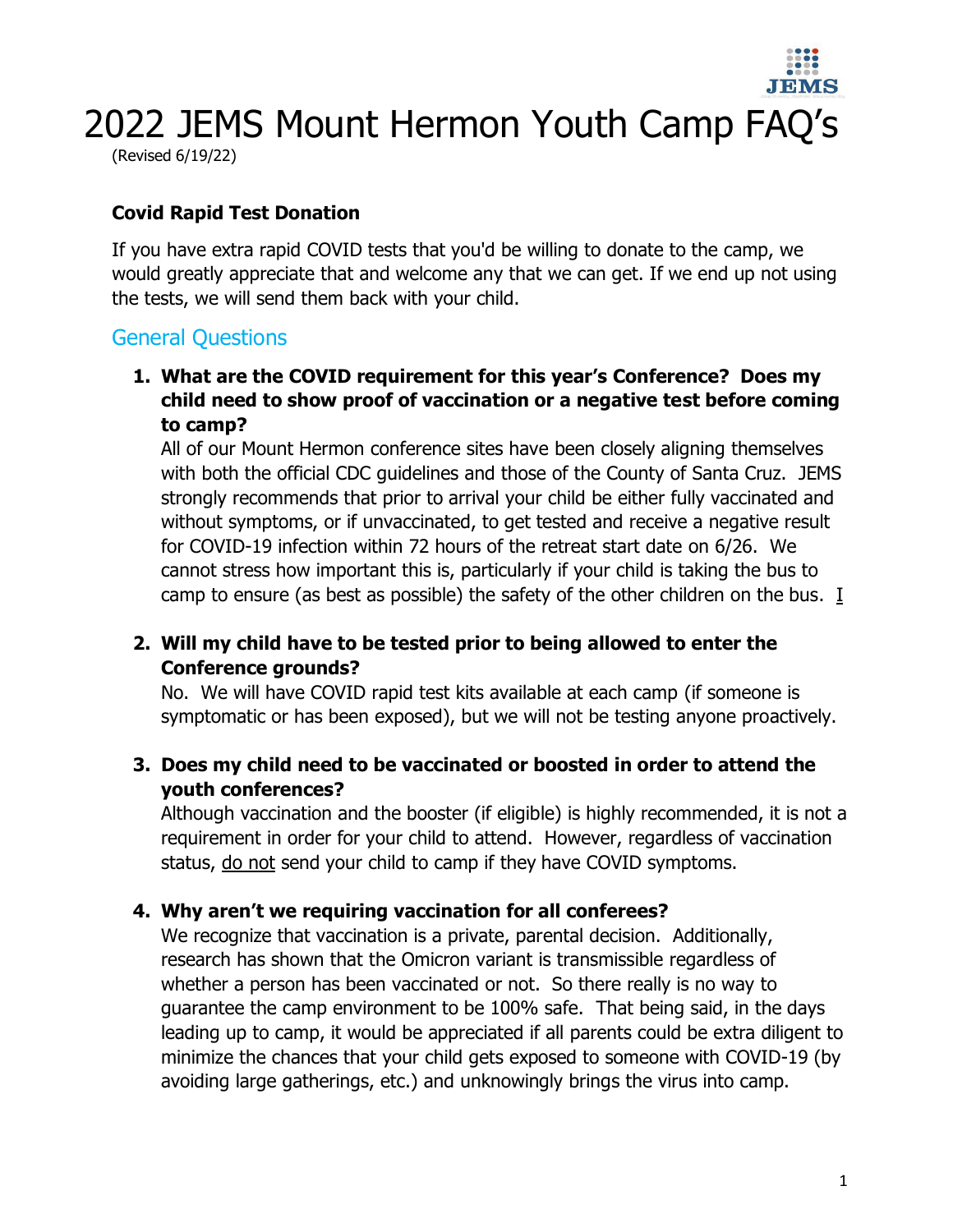

(Revised 6/19/22)

#### **5. Will my child have to wear a mask all week?**

We will be complying with the recommended CDC guidelines around mask wearing. Effective March 1, 2022, regardless of vaccination status, face coverings are no longer required. However, please have your child bring a mask(s) anyways. Due to limited ability to social distance in our meeting rooms, we highly encourage wearing masks while indoors during sessions. Masks that completely cover the mouth and nose, such as a KN95 or KF94 are strongly recommended. Double masking is optional, but not required. A limited supply of disposable face masks will also be on hand at each camp.

Masks will continue to be recommended if your child is immunocompromised or at high risk for severe illness.

**Note**: As a safety precaution, if your child is riding the bus to camp, we will be requiring that your child wears a mask (when medically possible) that completely covers their nose and mouth while on the bus. Masks can be temporarily removed while eating or drinking (or for temporary relief from car sickness), but must be put back on as soon as they are able.

## **6. What are the circumstances that would preclude my child from attending camp?**

Regardless of vaccination status, please **do not** send your child to camp if:

- **1)** Your child has been diagnosed with or tested positive for COVID within the 5 days prior to the start of camp on June  $26<sup>th</sup>$
- **2)** Your child has **not** been symptom-free without medication for the 24hr prior to the start of camp on June 26<sup>th</sup>
- **3)** Your child is experiencing any of these COVID-19 symptoms (new or unexplained no matter how minor, regardless of a negative home test)
	- o Cough
	- $\circ$  Shortness of breath or difficulty breathing
	- o New loss of taste or smell
	- o Sore throat
	- o Congestion or runny nose
	- o Fever or chills
	- o Fatigue
	- o Unexplained muscle or body aches
	- o Headache
	- o Nausea or vomiting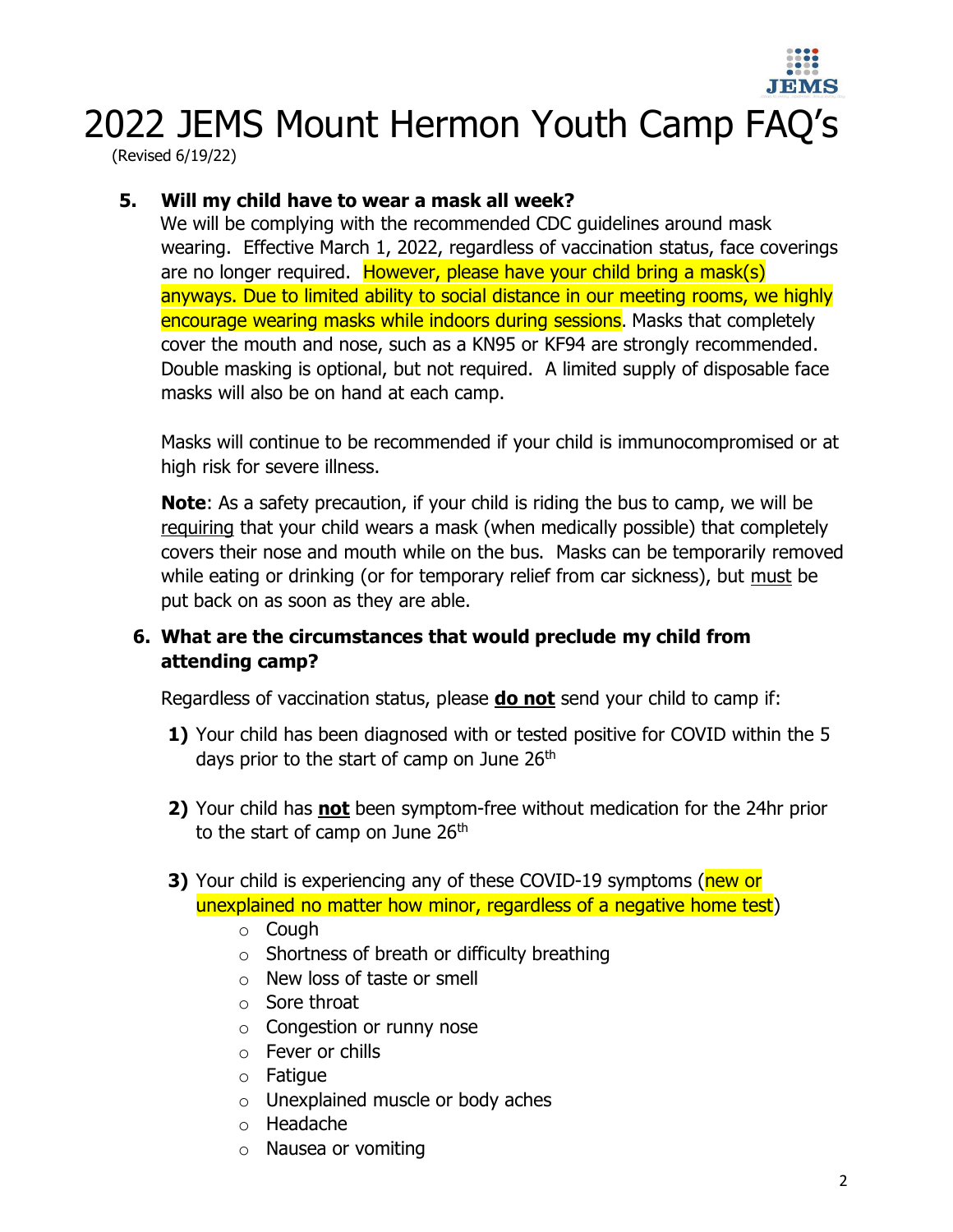

(Revised 6/19/22)

#### o Diarrhea

- **4)** Your child has been in "close contact" (by CDC definition less than 6 ft. for more than 15 minutes in a 24 hr. period) with anyone who has tested positive for COVID-19 **within 5 days or less from the start of camp.** Camp begins on Sunday, June 26th, so if your child is exposed anytime between **June 21, 2022 – June 26, 2022** please **DO NOT** send them or bring them to Camp until after completion of 5 days quarantine from the date of exposure. Often times, symptoms do not show for 3-5 days after exposure and we want to minimize the risk of bringing the virus into camp.
	- o Note: If the new "close contact" exposure date falls within 90 days of your child's own positive COVID-19 test result, and your child is symptom free – your child **does not** have to wait the 5 days and is cleared to come to camp.

**IMPORTANT:** Please notify the camp director as soon as your child has exposure (**between June 21 -25**) & knows they will not be able to attend camp. This will help them better plan cabins.

## **7. Are the JEMS Staff volunteers (core staff and cabin leaders) required to be vaccinated?**

Yes. The health and safety of our conferees is our first priority. With that in mind, since JEMS is responsible for all of the leaders that are sent to serve our youth camps, the JEMS Board has decided that all of our Staff volunteers must be fullyvaccinated (not necessarily including the booster) before the start of camp in order to participate.

**8. Are the employed Staff at our Youth Camp sites (May Mac, Redwood, and Koinonia) required to be vaccinated?** 

No, not at this time, and it's not expected that this will change. JEMS has no jurisdiction to require the campsites to vaccinate their staff.

#### **9. What if my child gets sick during the week?**

If your child starts to experience COVID symptoms, they will be placed in a supervised quarantine location immediately. You will be notified and must arrange to pick up your child ASAP, but no later than 24 hrs from the time that you are notified.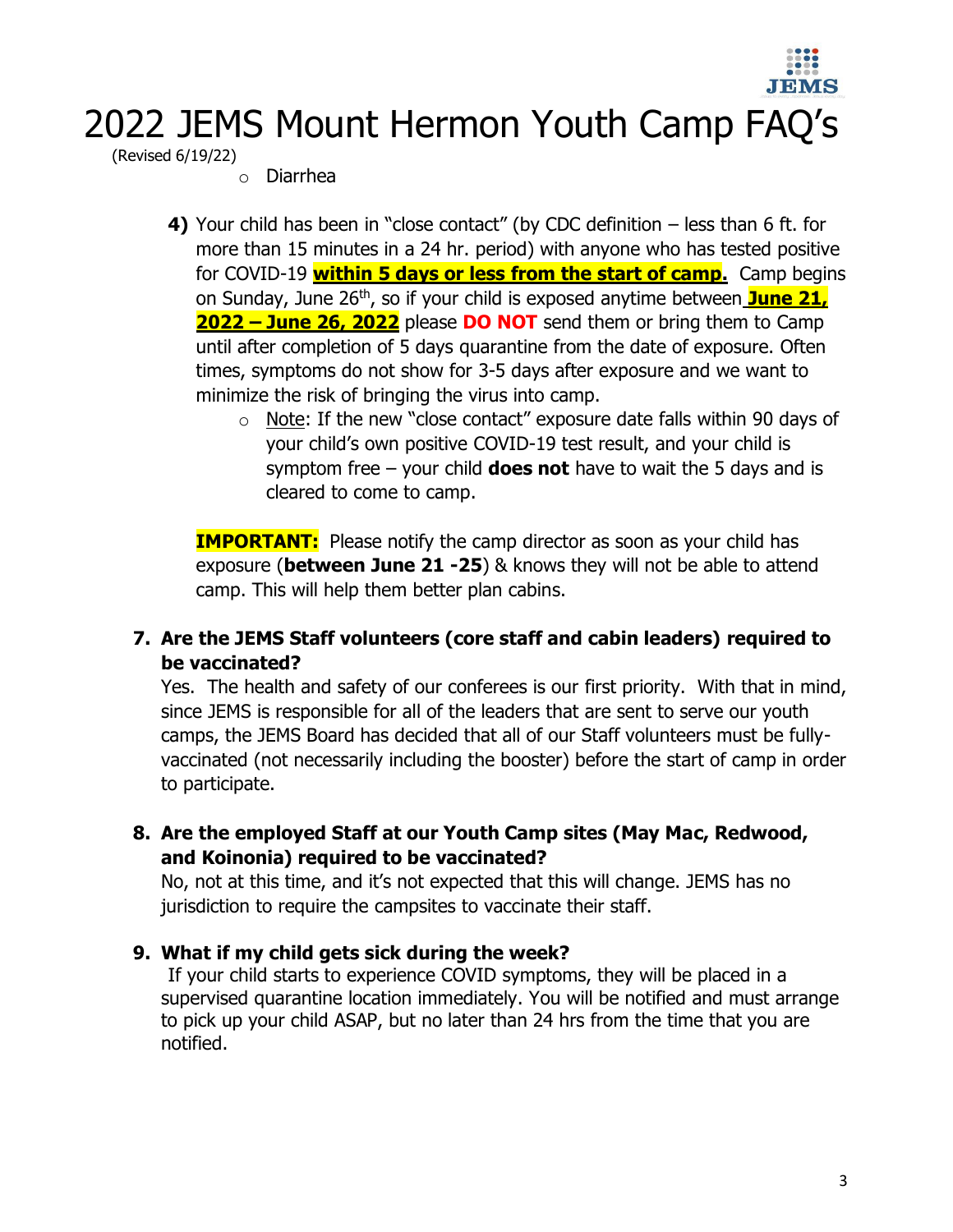

(Revised 6/19/22)

## **10. What if my child's cabin leader gets sick during the week?**

The cabin leader will be isolated, and a replacement leader from our Youth Camp Staff will fill in. All conferees will be tested and required to wear masks in the cabin from this point forward and will be monitored for symptoms daily. You will be notified as well, and given the option to come pick up your child.

## **11. What if my child is exposed to the virus from another person in his/her cabin who becomes symptomatic or tests positive for COVID-19 during the week of camp?**

- Your child will be isolated from the symptomatic or positive test conferee (or cabin leader) as soon as possible, tested, and you will be contacted. If your child tests positive or is experiencing any symptoms, you must come pick your child up **within 24 hrs** of notification. If your child tests negative, you will still be given the option to pick up your child.
- If your child **is** or **is not** vaccinated and is not experiencing symptoms, he/she will be allowed to remain at camp, but must wear a mask at all times until 5 days after the exposure. After daily checks, if they begin to experience symptoms or test positive, you must come pick up your child **within 24 hrs** of notification.

#### **12. Who do I contact at camp in order to make arrangements for picking up my child?**

- 1. Jr. High Cynthia Tsushima (JEMS Camp Co-Director) cell 714-785-4811
- 2. Inter High Joel or Kacy Nagatoshi (JEMS Camp Directors) Joel's cell 661-476-6580, Kacy's cell – 562-881-3105
- 3. High School Connor or Kristin Kobayashi (JEMS Camp Directors) Connor's cell 714-600-8887, Kristin's cell 310-697-6465 or email connorkoby@gmail.com or [kristinckoby@gmail.com](mailto:kristinckoby@gmail.com)
- 4. College- Ryan Najima (JEMS Camp Director) cell 408-230-8722

#### **13. What if my child gets sick and I can't get there in 24 hours to pick him/her up?**

You agreed to comply with this when you signed your parent release form. Please understand that our camp sites do not have long term quarantine facilities and that a staff person will have to be assigned to oversee your child's care until you arrive. If you cannot personally pick up your child, please advise our Youth Camp staff regarding who will pick up your child within 24 hrs.